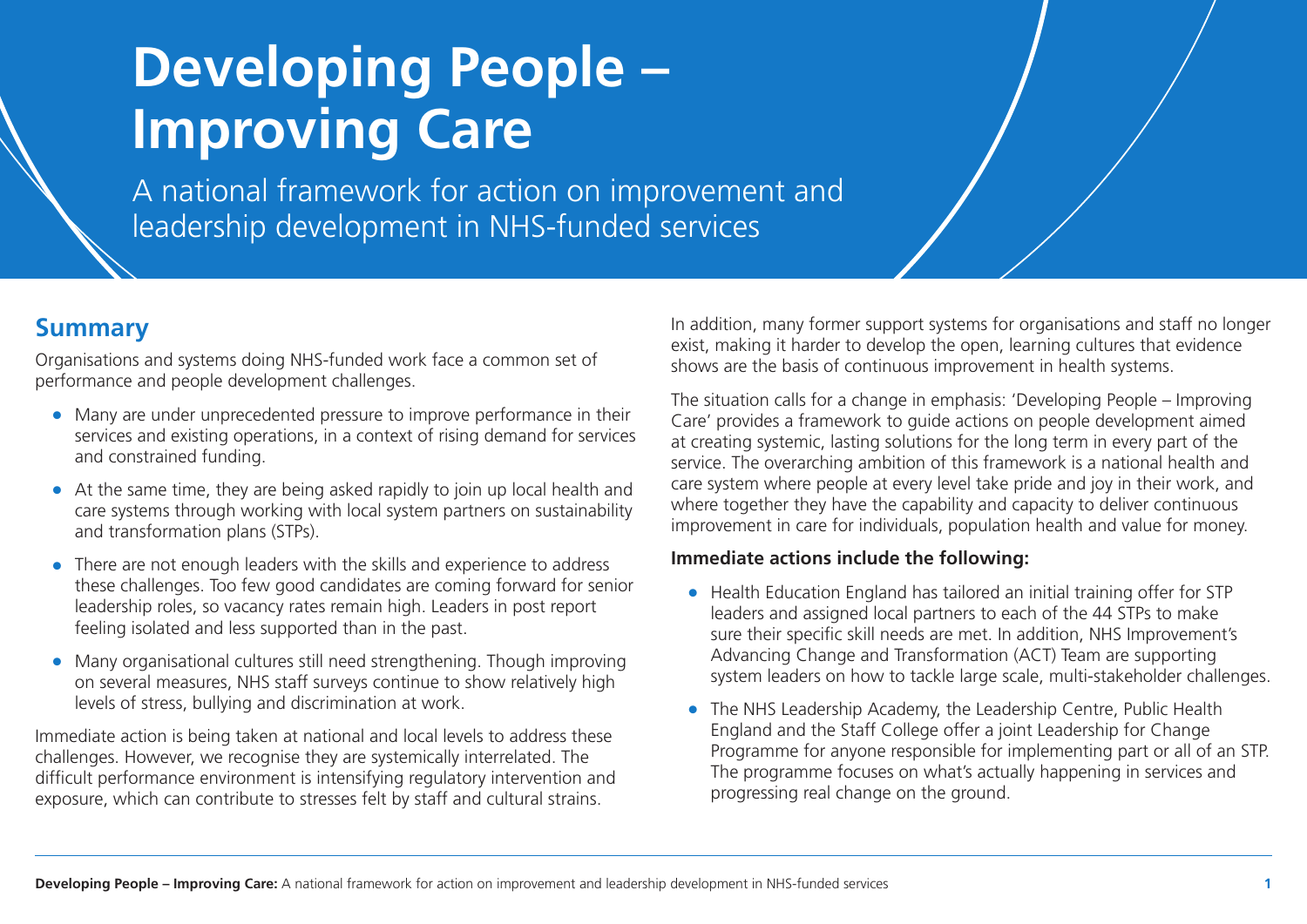- The Association of Directors of Adult Social Services, Association of Directors of Public Health, Department of Health, Local Government Association, NHS Confederation, NHS England, NHS Leadership Academy, Public Health England, Social Care Institute for Excellence, The National Skills Academy for Social Care, Think Local Act Personal, Virtual Staff College and the Leadership Centre have pooled resources worth more than £1.5m to fund a System Leadership – Local Vision programme. This offers support to people working in local services to develop new ways of working that deliver integrated services and achieve measurable improvements in health, care and wellbeing.
- NHS Improvement and HEE's Executive Search Team are working with partners to improve the approach to senior level recruitment across NHS-funded services, to help address current vacancies.
- NHS Improvement, NHS Providers and the NHS Leadership Academy have worked in partnership to design and deliver two cohorts of the Aspiring Chief Executives programme and several participants have already secured Chief Executive roles. They have also recently launched a new support offer for newly-appointed Chief Executives.
- Local systems are coming together to sponsor schemes to identify and develop future leaders, such as the Accelerated Director Development Scheme (ADDS) delivered on behalf of the Bedfordshire and Hertfordshire Talent Forum or the Talent Development Centre Model by the West Midlands Leadership Academy.
- The Leadership Academy are providing tailored support for aspiring BME leaders and work has begun on the Commission for Leadership for Inclusion, which aims to quicken the pace of change towards greater levels of equality, diversity and inclusion at all levels.
- Pilot models, sponsored by HEE, are underway to inform the future national approach to talent for the different professions across NHSfunded services, such as nursing, HR directors and Directors of Finance.
- NHS England has launched a rapid improvement support programme aiming to reach all 7,800 GP practices in the next three years and is sponsoring a new cohort of its Future Clinical Commissioning Leaders programme
- NHS Improvement is working with the King's Fund to provide trusts with resources that help them to understand and develop their organisational culture, including support to diagnose current culture and target the right areas for change.
- Five trusts are participating in a five-year programme sponsored by NHS Improvement working with the Virginia Mason Institute which aims to build and embed QI capability and capacity across their organisations. Their learning from this work will be shared widely alongside other examples to help other trusts to develop local improvement capability.

#### **The framework**

The framework guiding such actions on improvement skill-building, leadership development and talent management will help create five conditions common to high quality, high performing health and care systems in every local health and care system in England. Evidence shows these five conditions shape cultures that enable people to continuously improve care, population health and value. We are convinced by the evidence that treating people better and skilling them up for the urgent tasks at hand is the right strategy for delivering rapid, sustainable improvement in health and care system performance. The five conditions are: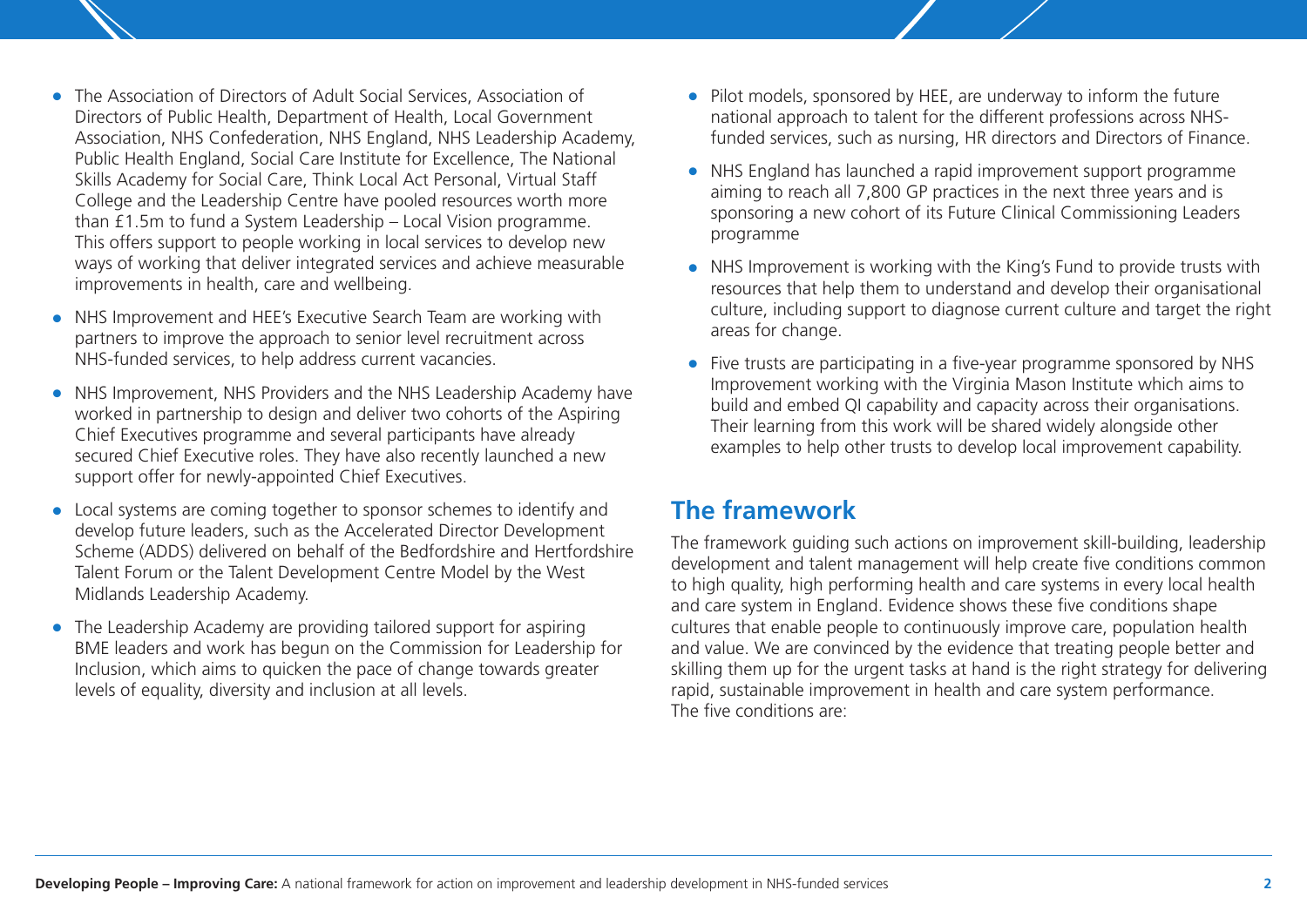

#### **Condition 1:**

## **Leaders equipped to develop high quality local health and care systems in partnership**

Leaders of organisations in local health and care systems are able to collaborate with partners including patient leaders across organisational, professional and geographical boundaries in trusting relationships to achieve the same clear, shared system goals<sup>1</sup> for their communities.

### **Condition 2:**

### **Compassionate, inclusive and effective leaders at all levels**

Compassionate leadership means paying close attention to all staff; really understanding the situations they face; responding empathetically; and taking thoughtful and appropriate action to help. Inclusive leadership means progressing equality, valuing diversity and challenging existing power imbalances It may sound a 'soft' and timeless leadership approach given current urgent pressures. But evidence from high performing health systems show that compassionate, inclusive leadership behaviours plus established improvement methods<sup>2</sup> create cultures where people deliver fast and lasting improvement in quality and efficiency.



#### **Condition 3: Knowledge of improvement methods and how to use them at all levels**

Individuals and teams at every level know established improvement methods and are using them in partnership with patients, communities and citizens to improve their work processes and systems. Enough people can lead improvement project teams to release the full benefits of this knowledge.

#### **Condition 4: Support systems for learning at local, regional and national levels**

There is sufficient training, coaching and organisation development capacity to meet development needs and enable and support learning and improvement. Data and knowledge-sharing systems to support improvement and leadership development are in place and there are networks for sharing improvement knowledge and experience locally, regionally and nationally.



#### **Condition 5: Enabling, supportive and aligned regulation and oversight**

The regulation and oversight system gives local organisations and systems control of driving learning and improvement. At the same time, central organisations help local systems find the support and resources they need. The constituent parts of the oversight system behave consistently and 'speak with one voice'.

<sup>1</sup> Including continuously improving care, population health and value for money.

<sup>2</sup> These methods include Total Quality Management (TQM), Model for Improvement (including Plan Do Study Act or PDSA), Statistical Process Control, Six Sigma, Lean, Experienced-based Co-design, Theory of Constraints, and Business Process Re-engineering. See www.health.org.uk/sites/health/files/QualityImprovementMadeSimple.pdf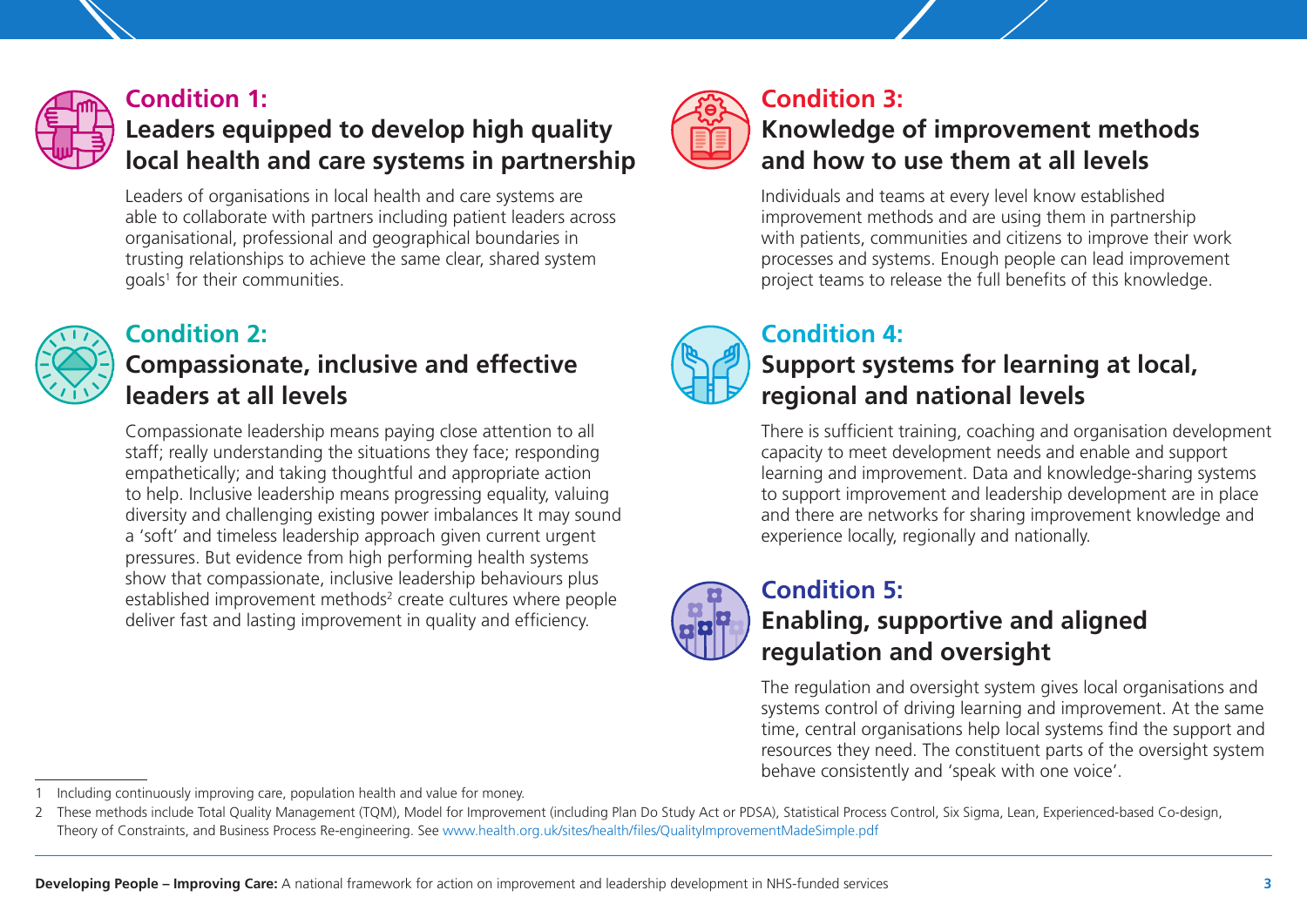The framework proposes actions to build systematic talent management processes across NHS-funded services to make sure there is a large enough pool of appropriately developed leaders available to fill all leadership vacancies.

It has been developed with input from the Local Government Association and Skills for Care. While it is currently developing improvement skills and leadership among people doing NHS-funded work, there is more work to do with our partners to ensure we develop and sustain truly integrated leadership across the evolving world of health and social care.

The framework commits those in the national arms-length bodies and statutory organisations to support local and regional leaders in developing enabling cultures that allow staff to work to the best of their ability and support lifelong learning. A key to creating enabling cultures is to take the specific actions that make equality, diversity and inclusion happen. People working in statutory organisations need to model the behaviours that establish cultures of continuous improvement in all their interactions.

It has been co-produced with staff in the service, and we are committed to continuing the work collectively to maximise its chances of success. It will continue to be refined with ongoing engagement with clinicians and managers over the coming months, informed by their experiences of leading improvement and transformation of local systems.